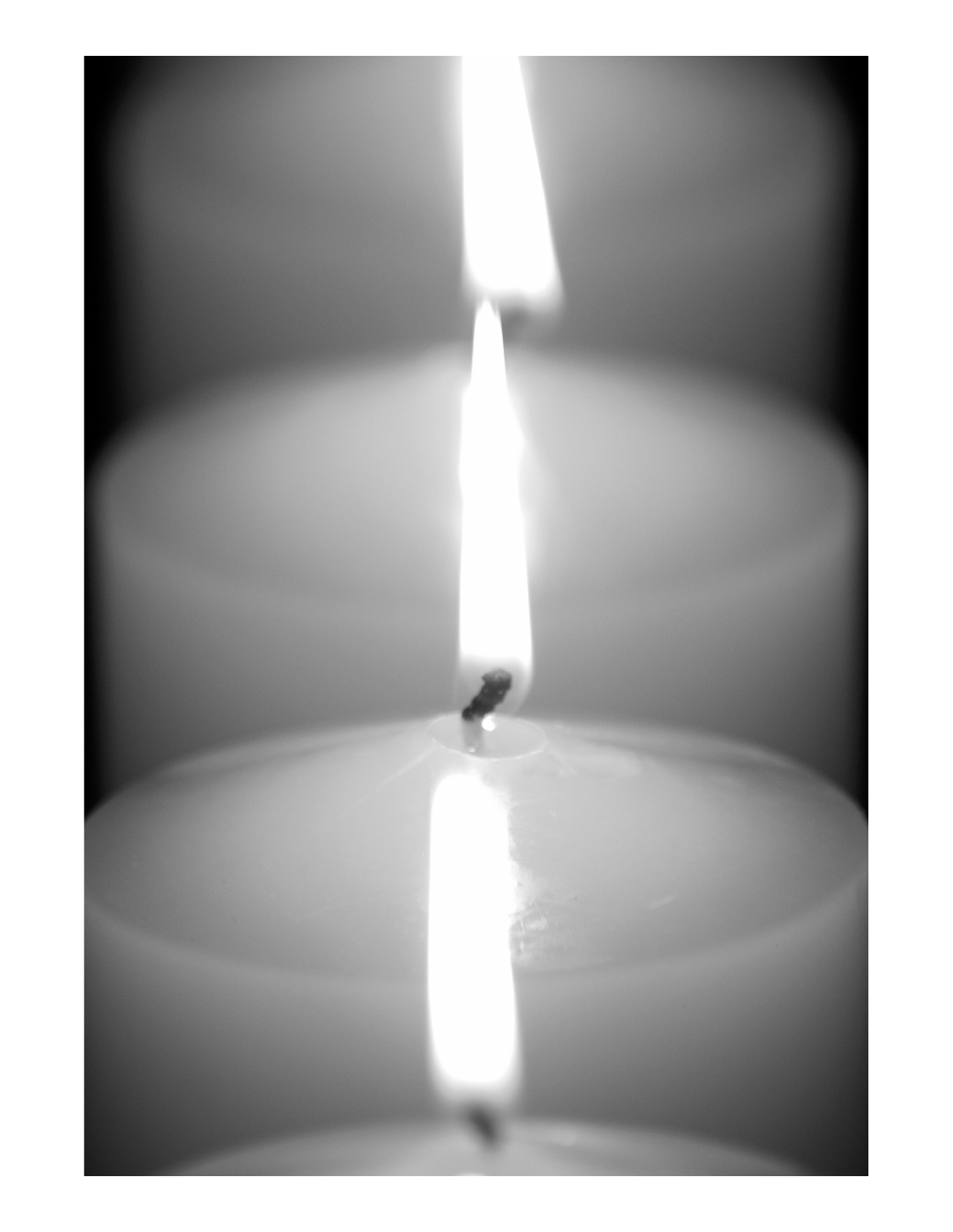# **Course One:** *A Journey of Faith*

SEGMENT 1: **Y OUR SPIRITUAL JOURNEY**

# **P A R TICIPANTS' GUIDE**

The foundations of the Christian faith can be expressed in our belief in the Trinity – the way we as Christians name God the Father, God the Son and God the Holy Spirit. The life and teachings of Jesus and God's promises for each of us can be found in the Bible.

#### OPENING PRAYER

O God, you prepared your disciples for the coming of the Spirit through the teaching of your Son Jesus Christ: Make the hearts and minds of your servants ready to receive the blessing of the Holy Spirit, that they may be filled with the strength of his presence; through Jesus Christ our Lord. Amen. (BCP 819)

#### Q UESTIONS TO THINK ABOUT

Do you think about God? About Jesus? About the Holy Spirit?

What is your image of God? Of Jesus? Of the Holy Spirit?

What is Christianity?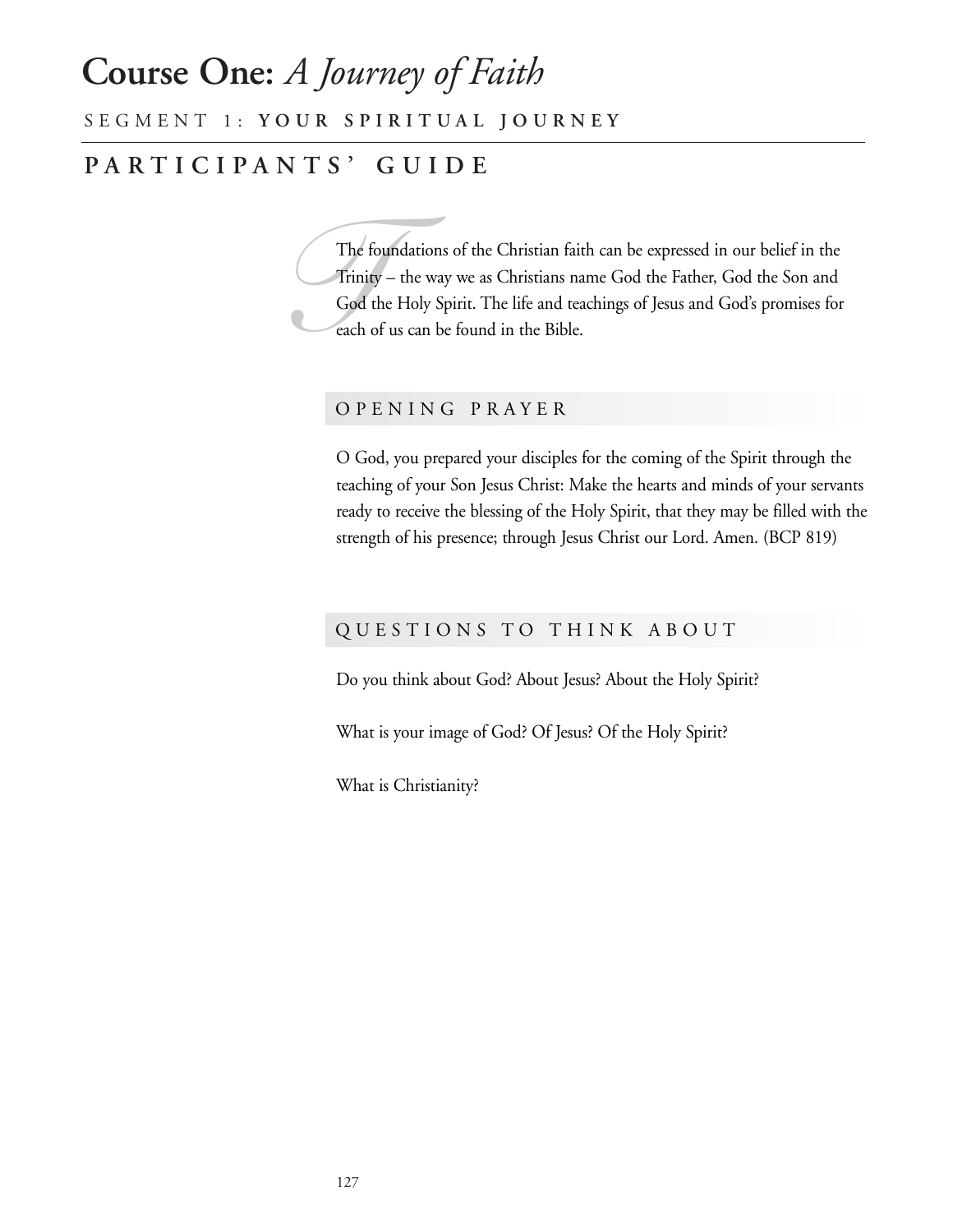## VIDEO PRESENTATION



## Our purpose in life and God's plan for us – transformation

The Trinity

God

Jesus

Holy Spirit

What is Christianity?

Human Nature

The Kingdom of God

## USING THE BAPTISMAL COVENANT

As we live out the ministry of the baptized, we find direction through the five Baptismal Covenant promises. These promises are made at every baptism and we ask God's help in keeping these promises. For this class the first, second and third promises are particularly relevant.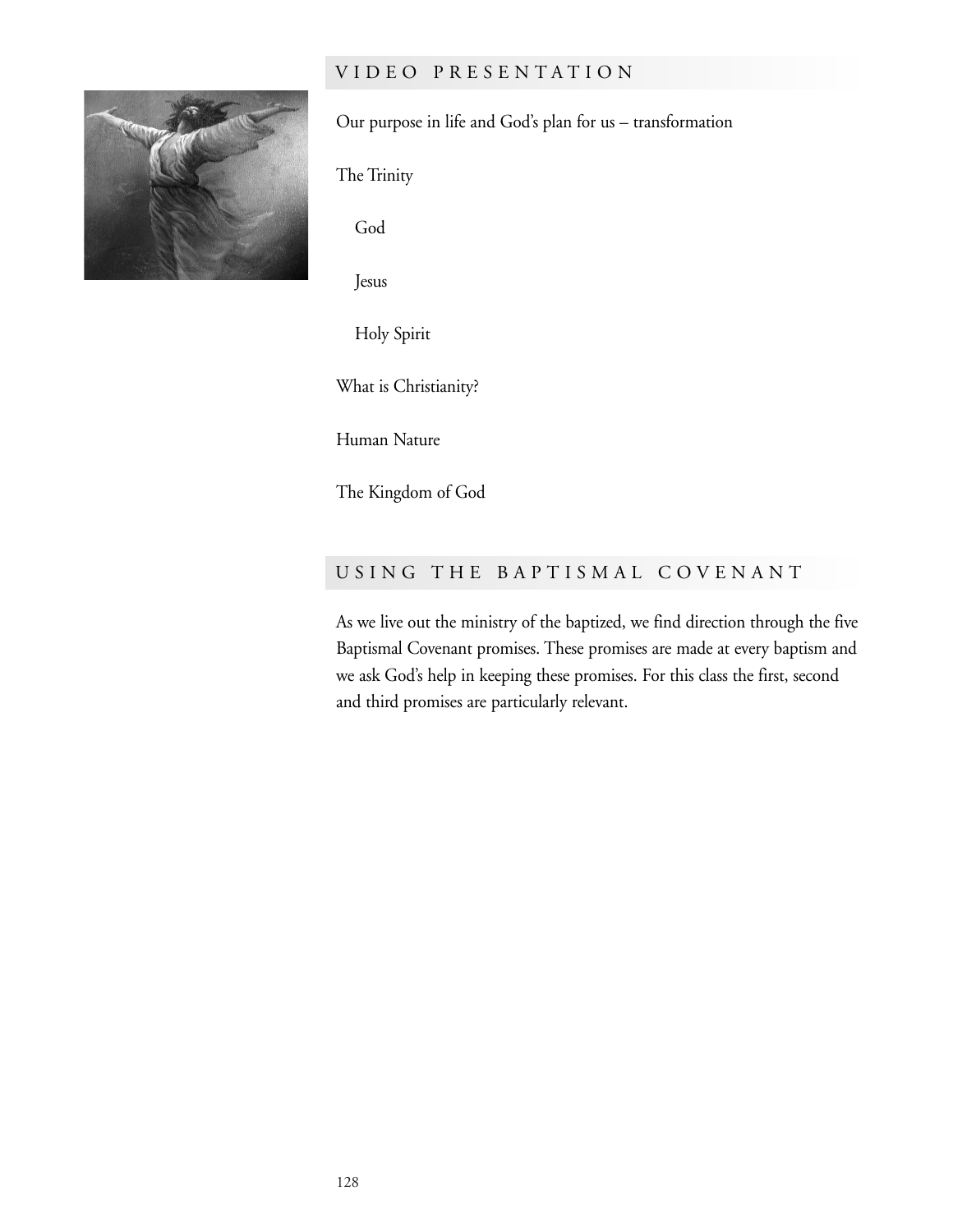## SMALL GROUP DISCUSSION

1. When you look for God in your life, you will find God in your life. How is this idea reflected in the following scripture?

Genesis 12:1-7

Exodus 3:1-6

Luke 1:26-38

When have you encountered God or when have you felt the presence of God?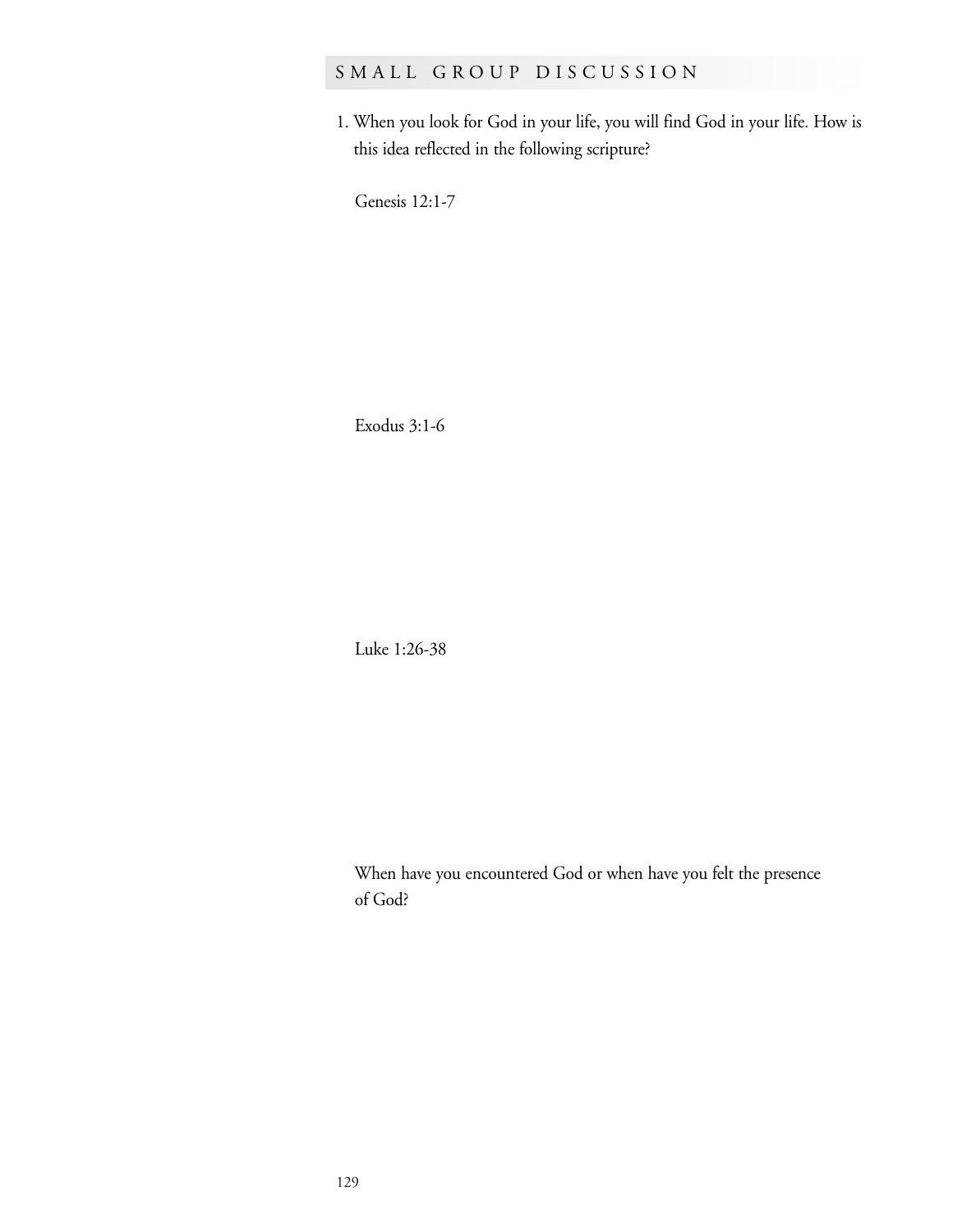#### SMALL GROUP DISCUSSION, continued

2. In the video, you saw artwork depicting Adam and Eve and the serpent, the woman touching Jesus' robe and Pentecost. Each represents a person of the Trinity. Read the following scripture to see how.

Genesis 3

Matthew 9: 20-22

Acts 2:1-12

3. How is your idea of the Kingdom of God influenced or changed after reading these passages?

Matthew 13:24-30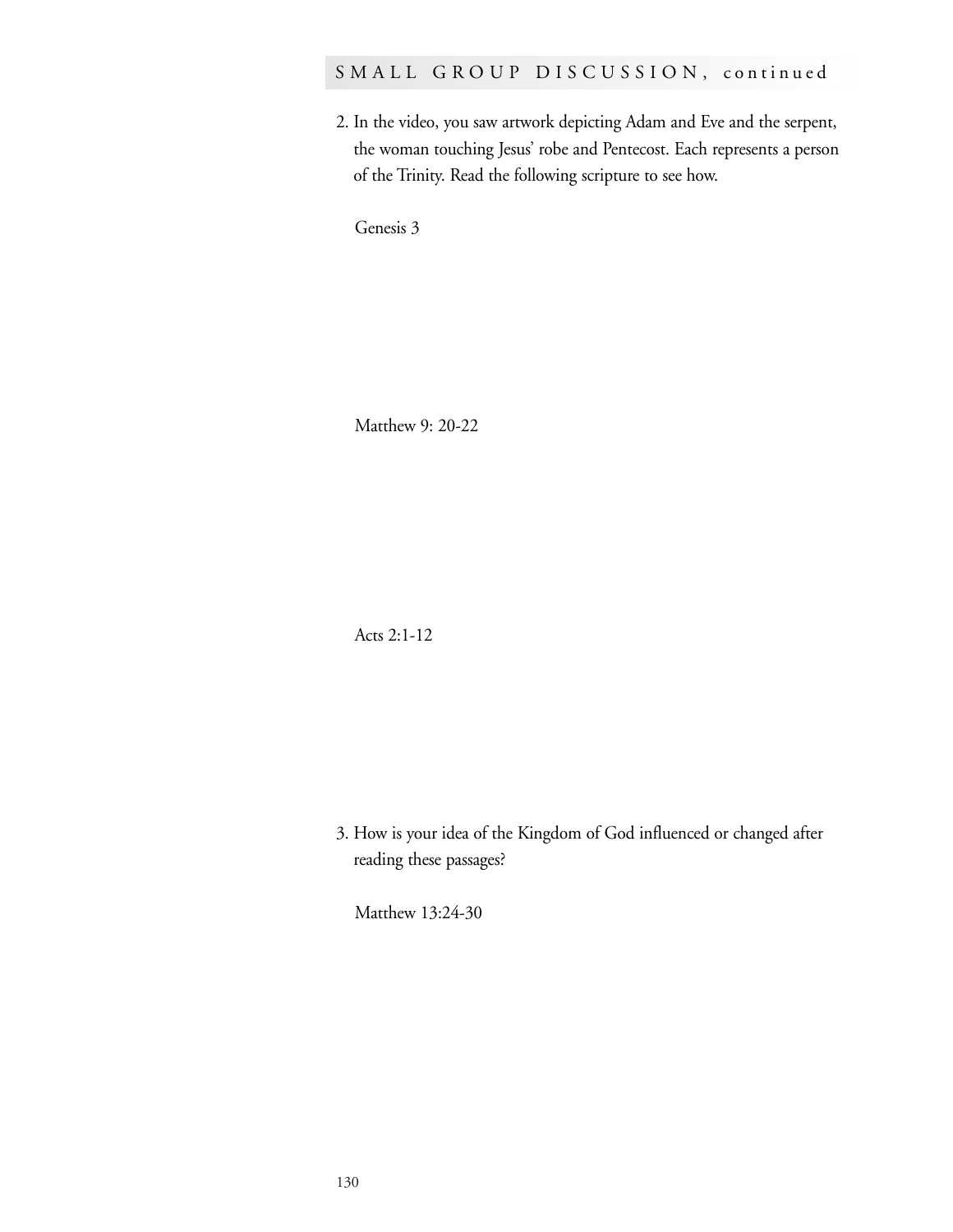## SMALL GROUP DISCUSSION, continued

Matthew 13:31-32

Matthew 13:33

Matthew 13:45

Matthew 13:1-9

4. How do you see yourself in God's image? You may like to draw a picture capturing your concept of God, Jesus, the Holy Spirit or the Kingdom of God. Give your drawing to someone else in the group and have them share what they see in it.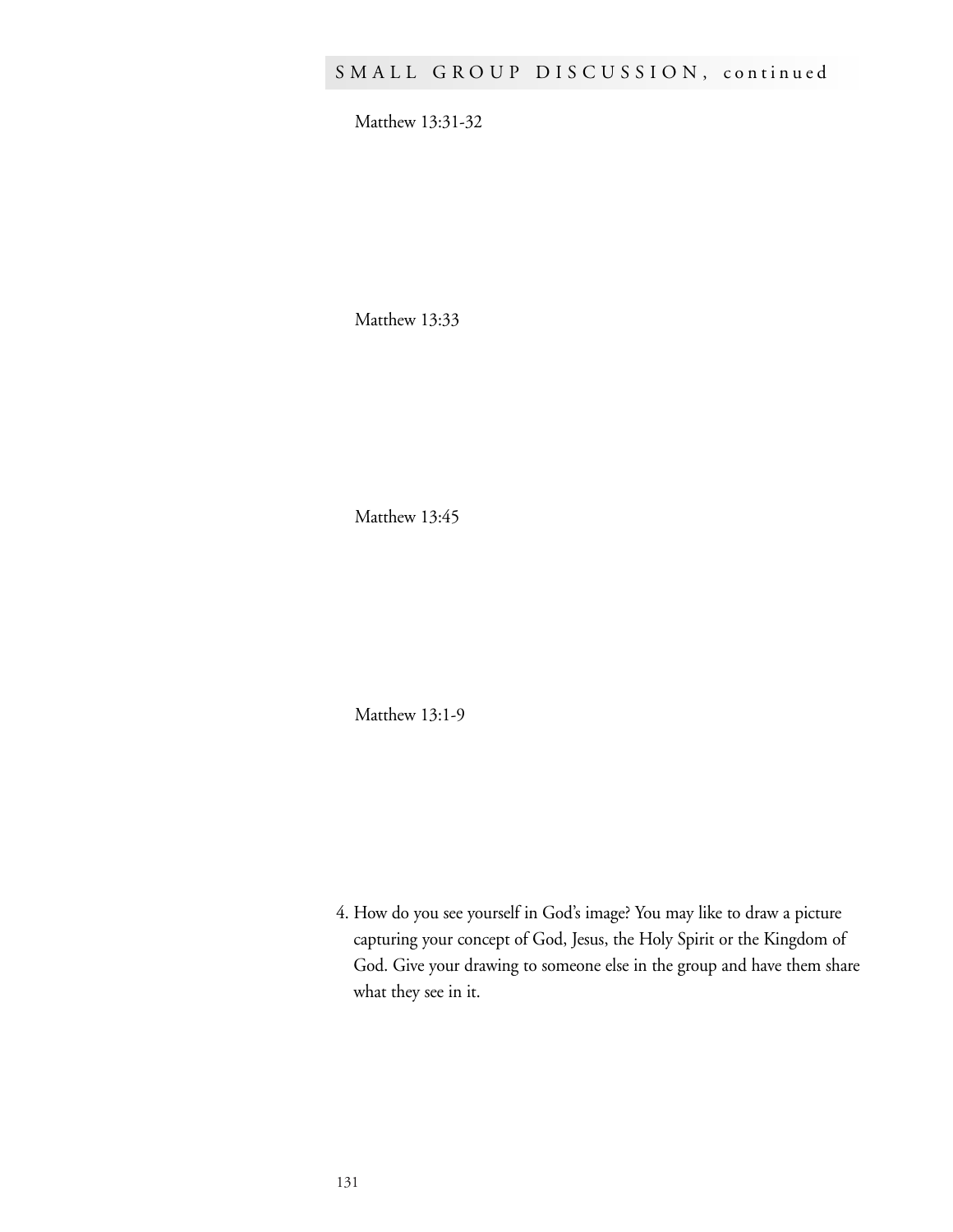#### WRAP-UP

We have begun a journey in faith today. We may become aware of God's presence in our lives. We will make this journey together in a community of faith. We have examined scripture to help us begin to be better informed about the nature of the Trinity – God, Jesus and the Holy Spirit. We examined scripture to help us also begin to understand the Kingdom of God. We can share among ourselves; we can be a community.

The following is an excerpt from a sermon by the Rev. Andrew Parker: *I'm sure you all know why we're here today. We've come here because we are hungry, and we are thirsty. We've come because God freed us from something inside and led us out to an open place, where we never before thought we could live. We've come because God healed us of our sickness, or of our ego. Or because we hope and pray that God will heal us yet. We come to this place week in and week out, with a whole bundle of needs. We come to join with the strangers and friends God has chosen for us. So we open our hands, and pray with each other, "God, give us this day our daily bread." And, you know, God continues to hear our prayer and feed us and give us strength.*

#### CLOSING PRAYER/HYMN

The following selections can help us reflect on our discussions today. You may either read and pray or sing and pray your selection(s).

#### *The Hymnal 1982*

- #370 I bind unto myself today the strong name of the Trinity #401 - The God of Abraham praise
- #482 Lord of all hopefulness
- #507 Praise the Spirit in creation
- #647 I know not where the road may lead

*Wonder, Love & Praise* #753 - When from bondage we are summoned #757 - Will you come and follow me

*Lift Every Voice and Sing* #194 - Lead me, guide me, along the way